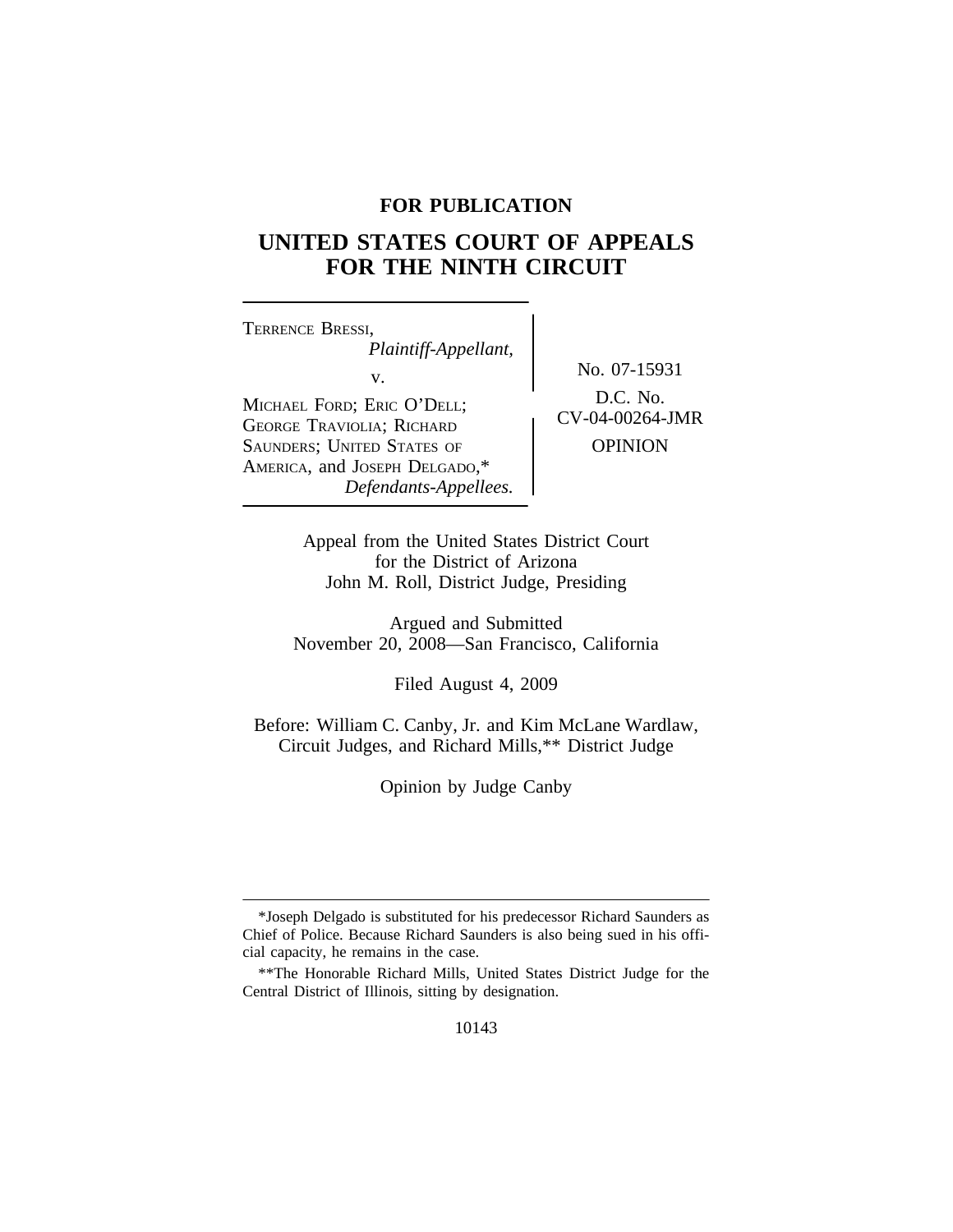# **COUNSEL**

David J. Euchner, Tucson, Arizona; James P. Harrison, The First Amendment Project, Oakland, California; for the plaintiff-appellant.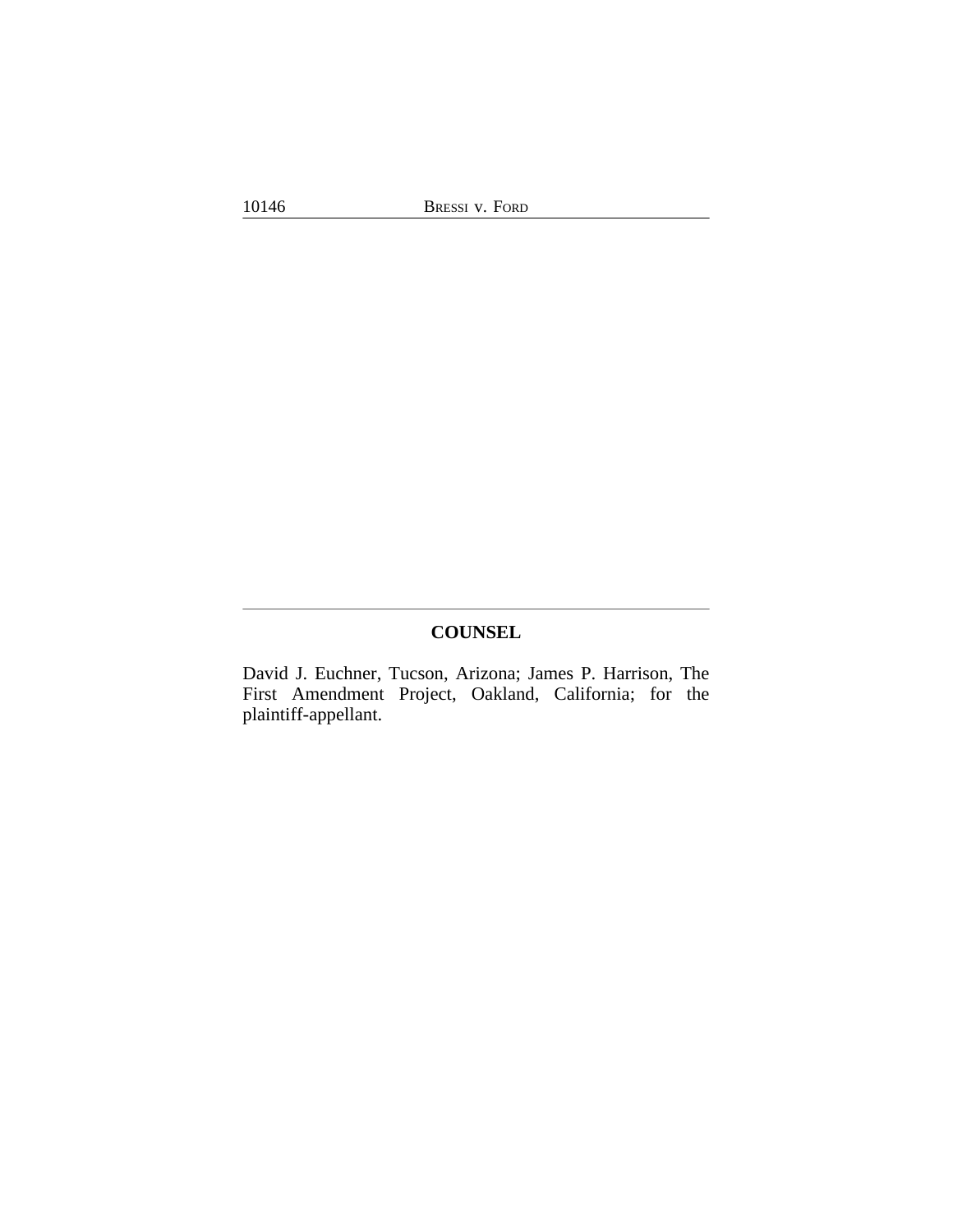| BRESSI V. FORD | 10147 |
|----------------|-------|
|----------------|-------|

Roger W. Frazier, Gust Rosenfeld P.L.C., Tucson, Arizona; Gerald S. Frank, Assistant United States Attorney, Tucson, Arizona; for the defendants-appellees.

Samuel F. Daughety, Assistant Attorney General, Tohono O'odham Nation, Sells, Arizona, for the amicus curiae.

#### **OPINION**

CANBY, Circuit Judge:

Plaintiff-Appellant Terrence Bressi is a non-Indian who filed this action against four officers of the Tohono O'odham Police Department ("Tribal Police Department") and the United States after he was stopped and cited at a roadblock on a state highway crossing the Tohono O'odham Nation Indian Reservation. Defendant Officers Michael Ford, Eric O'Dell, and George Traviolia all had some contact with Bressi at the roadblock; Defendant Officer Richard Saunders was acting police chief at the time—not present at the roadblock but alleged to have ordered it. Bressi sought relief pursuant to 42 U.S.C. § 1983 and *Bivens v. Six Unknown Named Agents*, 403 U.S. 388 (1971), against these individual Officers for the operation of the roadblock. He also sought relief under § 1983 and the right to privacy provision of art. 2, § 8 of the Arizona Constitution for his subsequent citation and arrest. Finally, Bressi sought relief under the Federal Tort Claims Act against the United States on a malicious prosecution claim arising out of Bressi's aborted prosecution.

The district court granted summary judgment to the Officers and the United States separately.**<sup>1</sup>** The court held that the

<sup>&</sup>lt;sup>1</sup>The Officers filed a motion to dismiss for lack of subject matter jurisdiction, presenting a factual challenge to the court's jurisdiction on the ground of tribal sovereign immunity. Fed. R. Civ. P. 12(b)(1). The court converted the motion into one for summary judgment after deciding that the jurisdictional and substantive questions were intertwined. *See Safe Air for Everyone v. Meyer*, 373 F.3d 1035, 1039 (9th Cir. 2004). The United States moved for dismissal under a summary judgment standard.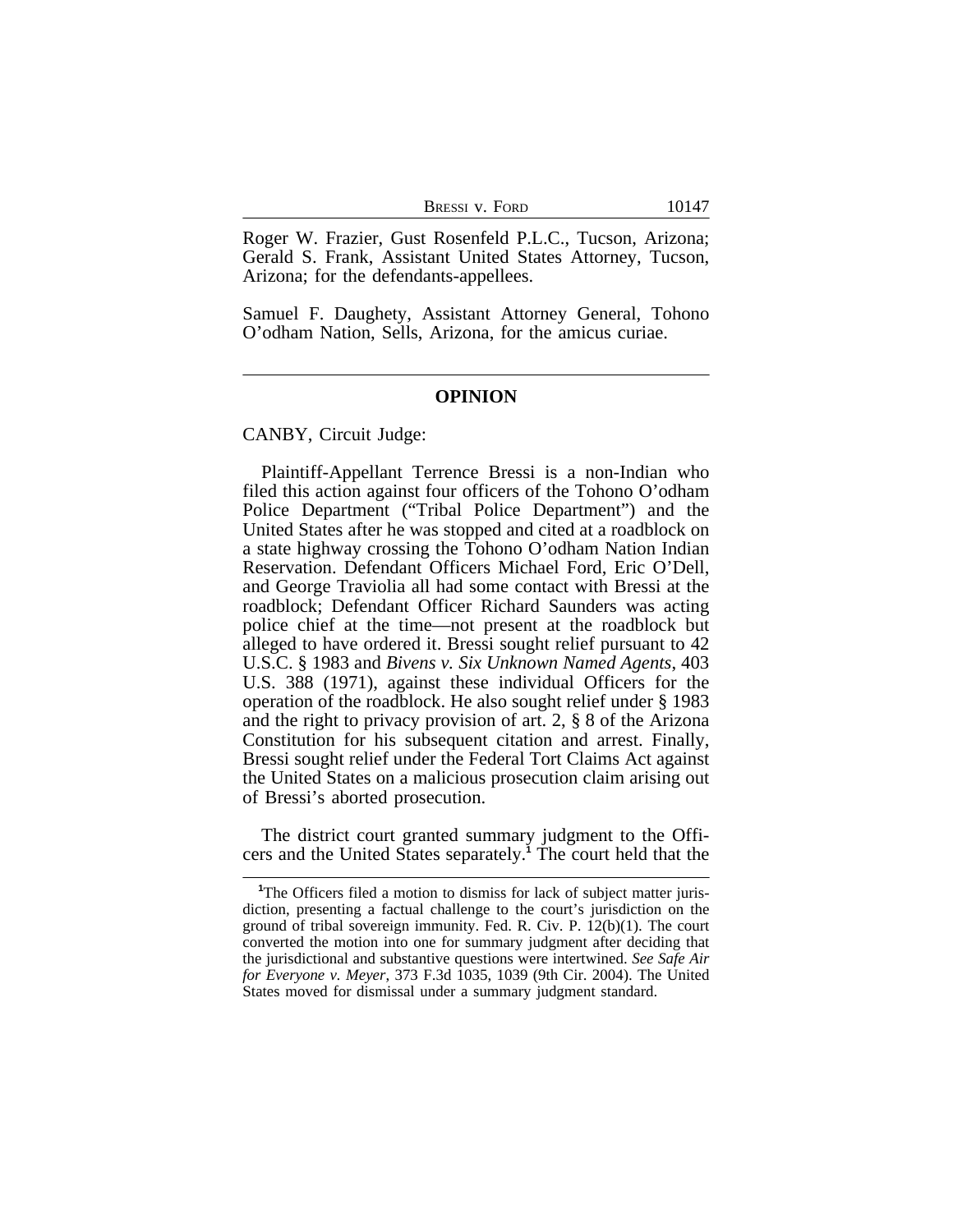| BRESSI V. FORD |  |
|----------------|--|
|----------------|--|

10148

Officers' operation of the roadblock was purely a tribal endeavor; therefore, sovereign immunity barred Bressi's § 1983 and *Bivens* actions. *See United States v. Oregon*, 657 F.2d 1009, 1013 n.8 (9th Cir. 1981) ("[Sovereign immunity] extends to tribal officials when acting in their official capacity and within their scope of authority."). The court also held that Bressi's malicious prosecution claim under the Federal Tort Claims Act failed because there was an independent prosecutorial decision to pursue the complaint against Bressi.

We have jurisdiction under 28 U.S.C. § 1291. We affirm in part and reverse in part the judgment of the district court.

**I**

In December 2002, the Tribal Police Department was operating a roadblock on an Arizona state highway that runs through the Nation's reservation. The roadblock itself was wholly within the reservation's borders. The Officers operating the roadblock were tribal officers who were authorized to enforce tribal law against any Indian, and to investigate any state or federal law violation by any person. The Nation did not authorize the Officers to enforce federal law; they could eject non-tribal members from tribally-controlled areas or turn them over to federal custody. Arizona law, however, did authorize them to enforce state law by virtue of their certification with the Arizona Peace Officer Standards and Training Board ("AZ POST"). Thus, the Officers could enforce tribal and state law, but not federal law.

The Nation's tribal law allows roadblocks to check for sobriety, drivers' licenses, registration, and possession of alcohol. *See Tohono O'odham Nation v. Ahill*, No. CR12- 1762-88 (Jud. Ct. Tohono O'odham Nation Oct. 23, 1989). Bressi was stopped at a roadblock tribal authorities set up pursuant to this authorization. He insisted that the stop was unconstitutional, and refused to produce his driver's license or other identification or to give the Officers his name. After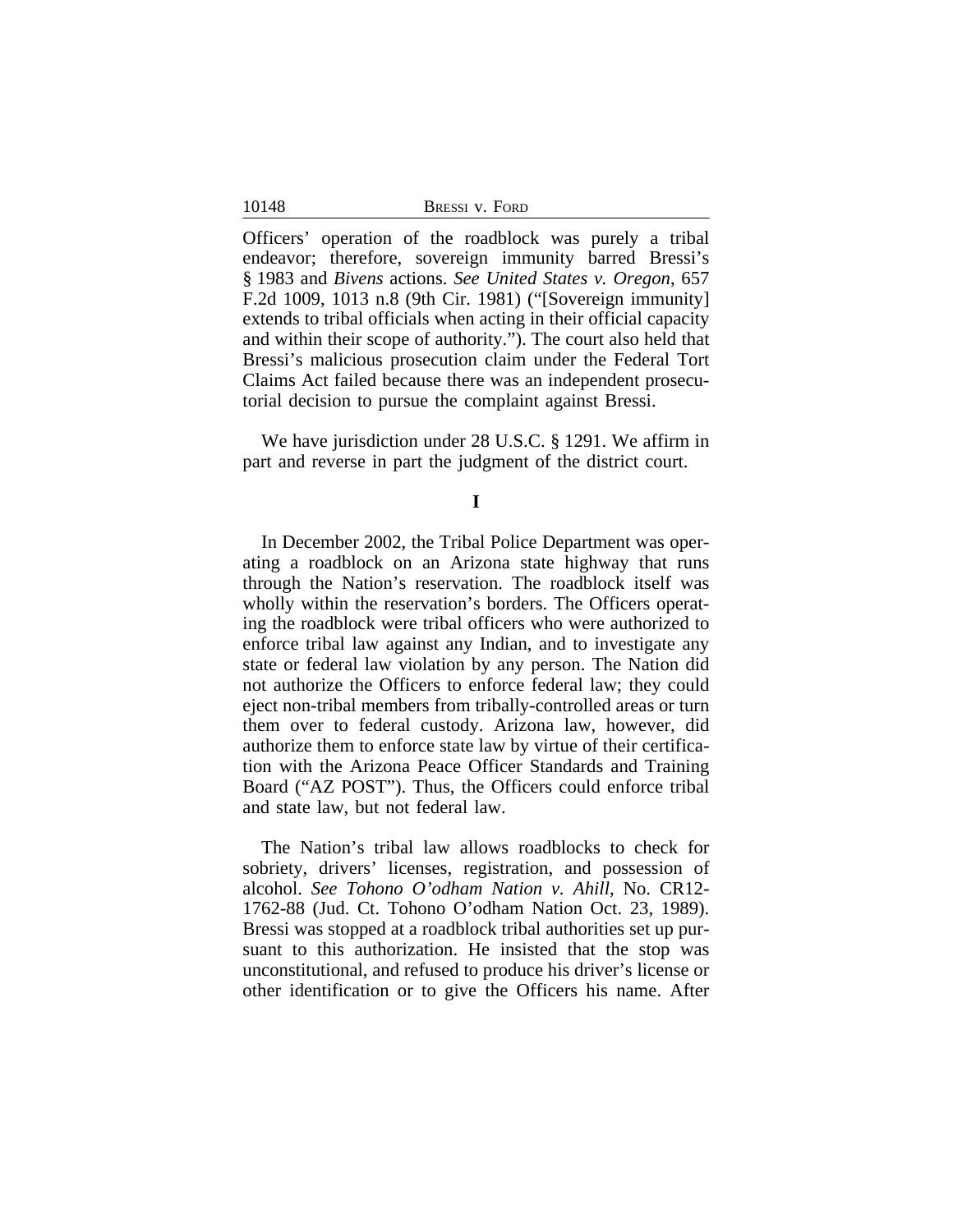| BRESSI V. FORD | 10149 |
|----------------|-------|
|----------------|-------|

about four hours of intermittent exchanges between the Officers and Bressi, during which time Bressi was handcuffed and taken to the side of the road, the Officers cited Bressi for violating two Arizona laws: Ariz. Rev. Stat. § 28-1595(B) (failure to provide a driver's license or proof of identity) and Ariz. Rev. Stat. § 28-622(A) (failure to comply with a police officer's lawful order). Bressi was allowed to leave after he signed the citations.

The Pima County Justice Court dismissed without prejudice the county attorney's complaint against Bressi because a copy of the citation did not reach the court in time. Bressi then sued the Officers in state court. Shortly thereafter a county prosecutor re-filed the complaint against Bressi. This re-filed complaint was again dismissed after the prosecution was unable to produce records that the court had ordered. Bressi then amended his complaint to include a malicious prosecution claim. At this point, the United States substituted itself as the defendant for that claim and removed the action to federal district court.**<sup>2</sup>** Bressi ultimately filed a third amended complaint in district court alleging § 1983 and *Bivens* claims against the Officers.

### **II**

We review de novo the district court's order granting a motion for summary judgment. *McFarland v. Kempthorne*, 545 F.3d 1106, 1110 (9th Cir. 2008).

<sup>&</sup>lt;sup>2</sup>The United States removed on the ground that the Officers were operating under a contract between the Tribal Police Department and the Bureau of Indian Affairs that provided coverage of the Federal Tort Claims Act to the Officers. Because at least one common law tort, malicious prosecution, was asserted against the Officers, the United States substituted itself as defendant on that claim.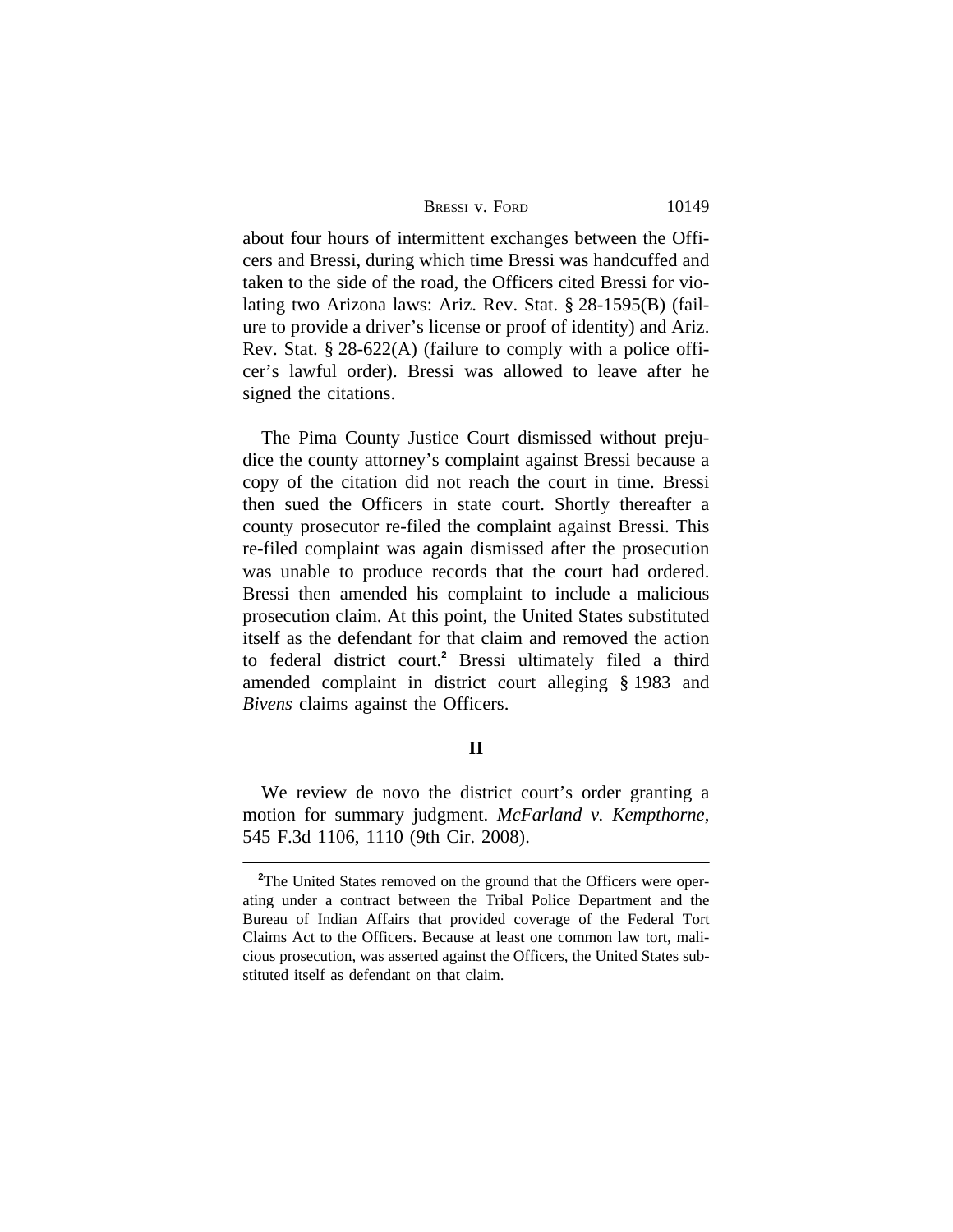#### **A. The Roadblock**

#### **1. Section 1983 Action**

**[1]** Bressi's primary contention is that the roadblock conducted by the Officers did not meet the federal constitutional standards applicable to suspicionless roadblocks. *See City of Indianapolis v. Edmond*, 531 U.S. 32 (2000).**<sup>3</sup>** Because the United States Constitution does not restrict actions by tribal governments, however, Bressi cannot succeed in a claim against the Officers for deprivation of constitutional rights to the extent that the Officers were acting under color of tribal law. *See R. J. Williams Co.*, 719 F.2d at 982.**<sup>4</sup>** The Officers concede that they were acting under color of state law pursuant to their AZ POST certification when they arrested Bressi and then released him after issuing citations for violations of Arizona law.**<sup>5</sup>** The question that is crucial to Bressi's challenge to the roadblock itself is whether the Officers were acting under color of state law, and whether they violated Bressi's constitutional rights, when they stopped and questioned Bressi at the roadblock. If there is a factual issue as to

**<sup>3</sup>** In addition to his other constitutional claims, Bressi asserts that his First Amendment right to travel was violated. Contrary to Bressi's assertions, he failed to raise this issue in the district court. His presentation of an argument based on the Arizona constitutional right to privacy was not sufficient to raise a claim based on the First Amendment right to travel. Accordingly, the First Amendment claim is waived. Bressi also raises for the first time the argument that, because § 1983 is a general statute, it applies to the Officers acting under color of tribal law, citing *Fed. Power Comm'n v. Tuscarora Indian Nation*, 362 U.S. 99 (1960). This argument is squarely foreclosed by *R. J. Williams Co. v. Fort Belknap Hous. Auth.*, 719 F.2d 979, 982 (9th Cir. 1983).

<sup>&</sup>lt;sup>4</sup>The district court ruled that, to the extent that the Officers acted under color of tribal law, they were entitled to tribal sovereign immunity.

**<sup>5</sup>**Bressi's claims relating to his arrest and release after the issuance of citations are discussed below.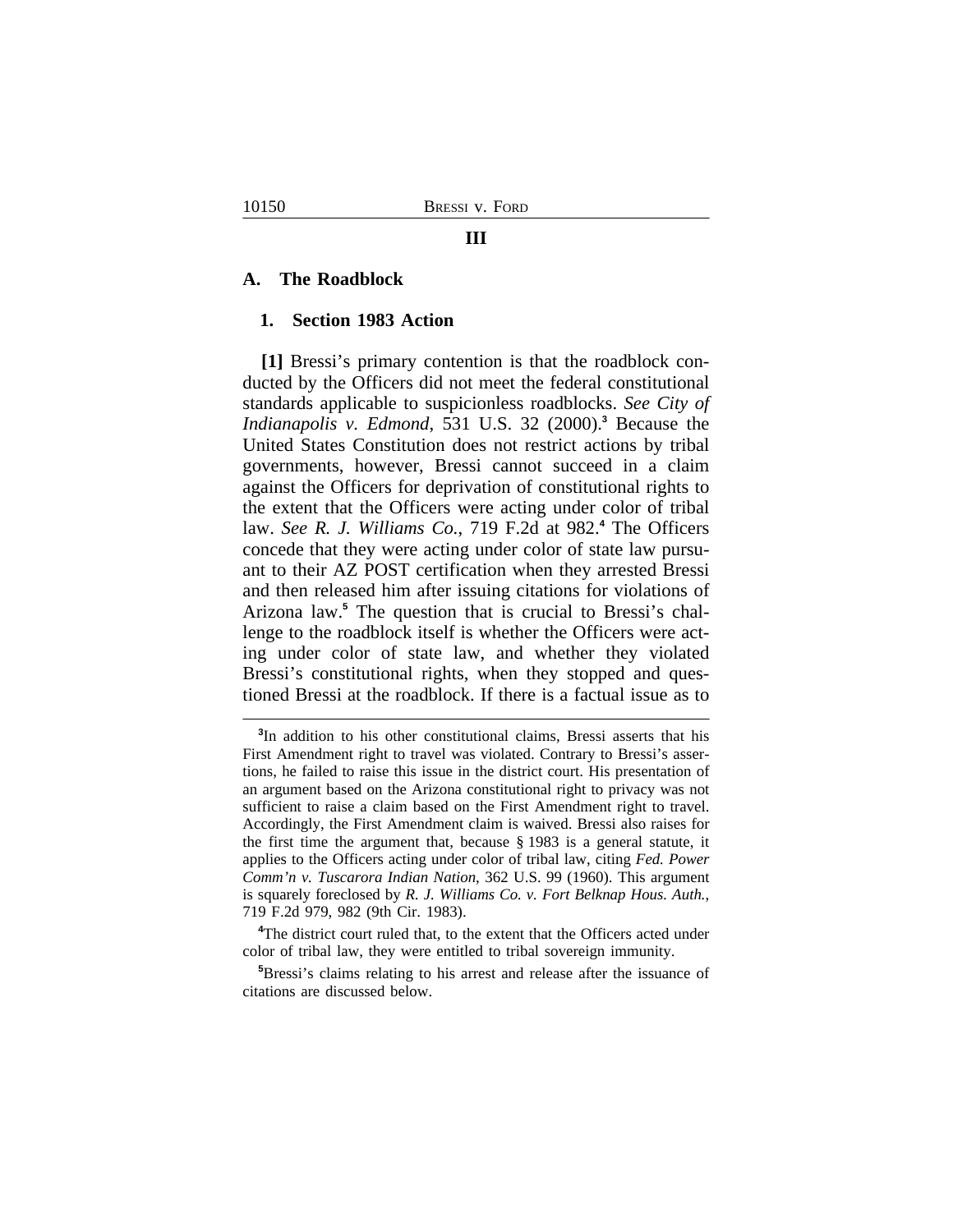| Bressi v. Ford | 10151 |
|----------------|-------|
|                |       |

whether the Officers can "fairly be said to be" state actors during the operation of the roadblock, summary judgment is inappropriate. *Lugar v. Edmondson Oil Co., Inc.*, 457 U.S. 922, 937 (1982).

In holding that the tribal Officers were acting under color of tribal law when they stopped Bressi at the roadblock, the district court relied in considerable part on the authority of tribal officers to investigate violations of state and federal law by any person within the Reservation. When tribal officers discover such violations, they may detain the violators in order to deliver them to state or federal authorities. *See Ortiz-Barraza v. United States*, 512 F.2d 1176, 1180 (9th Cir. 1975); *State v. Schmuck*, 850 P.2d 1332 (Wash. 1993). The district court ruled, in essence, that stopping Bressi at the roadblock was an exercise of such tribal authority.

The situation is complicated, however, by the fact that the roadblock was set up on a state highway. Unlike the case within most of the reservation, the Nation is not a gate-keeper on a public right of way that crosses the reservation. *See Strate v. A-1 Contractors*, 520 U.S. 438, 455-56 (1997). The usual tribal power of exclusion of nonmembers does not apply there. *See id*.

**[2]** On the other hand, the state highway is still within the reservation and is part of Indian country. 18 U.S.C. § 1151(a). The tribe therefore has full law enforcement authority over its members and nonmember Indians on that highway. *See United States v. Lara*, 541 U.S. 193, 210 (2004) (upholding 25 U.S.C. § 1301(2), in which Congress reaffirmed tribal criminal jurisdiction over nonmember Indians). The tribe accordingly is authorized to stop and arrest Indian violators of tribal law traveling on the highway. In the absence of some form of state authorization, however, tribal officers have no inherent power to arrest and book non-Indian violators. *See Oliphant v. Suquamish Indian Tribe*, 435 U.S. 191 (1978). This limitation has led to obvious practical difficulties. For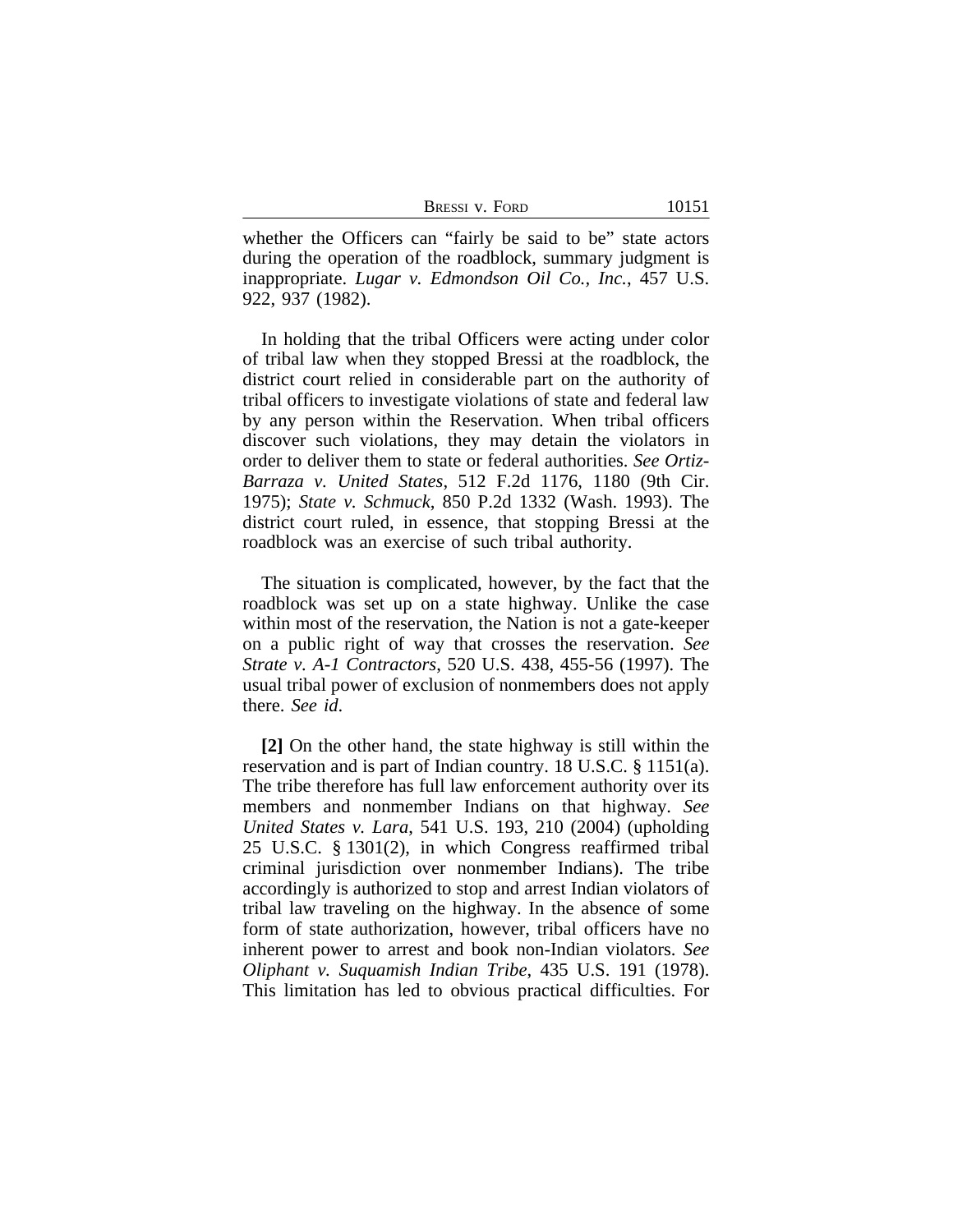10152

example, a tribal officer who observes a vehicle violating tribal law on a state highway has no way of knowing whether the driver is an Indian or non-Indian. The solution is to permit the officer to stop the vehicle and to determine first whether or not the driver is an Indian. In order to permit tribal officers to exercise their legitimate tribal authority, therefore, it has been held not to violate a non-Indian's rights when tribal officers stop him or her long enough to ascertain that he or she is, in fact, not an Indian. *See Schmuck*, 850 P.2d at 1337. If the violator turns out to be a non-Indian, the tribal officer may detain the violator and deliver him or her to state or federal authorities. *Id.*; *see Strate*, 520 U.S. at 456 n.11.

**[3]** This rule permitting tribal authority over non-Indians on a public right-of-way is thus a concession to the need for legitimate tribal law enforcement against Indians in Indian country, including the state highways. The amount of intrusion or inconvenience to the non-Indian motorist is relatively minor, and is justified by the tribal law enforcement interest. Ordinarily, there must be some suspicion that a tribal law is being violated, probably by erratic driving or speeding, to cause a stop, and the amount of time it takes to determine that the violator is not an Indian is not great. If it is apparent that a state or federal law has been violated, the officer may detain the non-Indian for a reasonable time in order to turn him or her over to state or federal authorities. *Id.*

**[4]** The intrusion and inconvenience becomes significantly greater, however, when a roadblock is placed across a state highway. The tribe has no general power of exclusion on the right-of-way. *All* vehicles are stopped, with no suspicion required. The likelihood is substantial that a great proportion of those stopped will be non-Indians not subject to tribal criminal jurisdiction. Yet the tribe does have a legitimate purpose in stopping all vehicles with Indian operators to check for vio-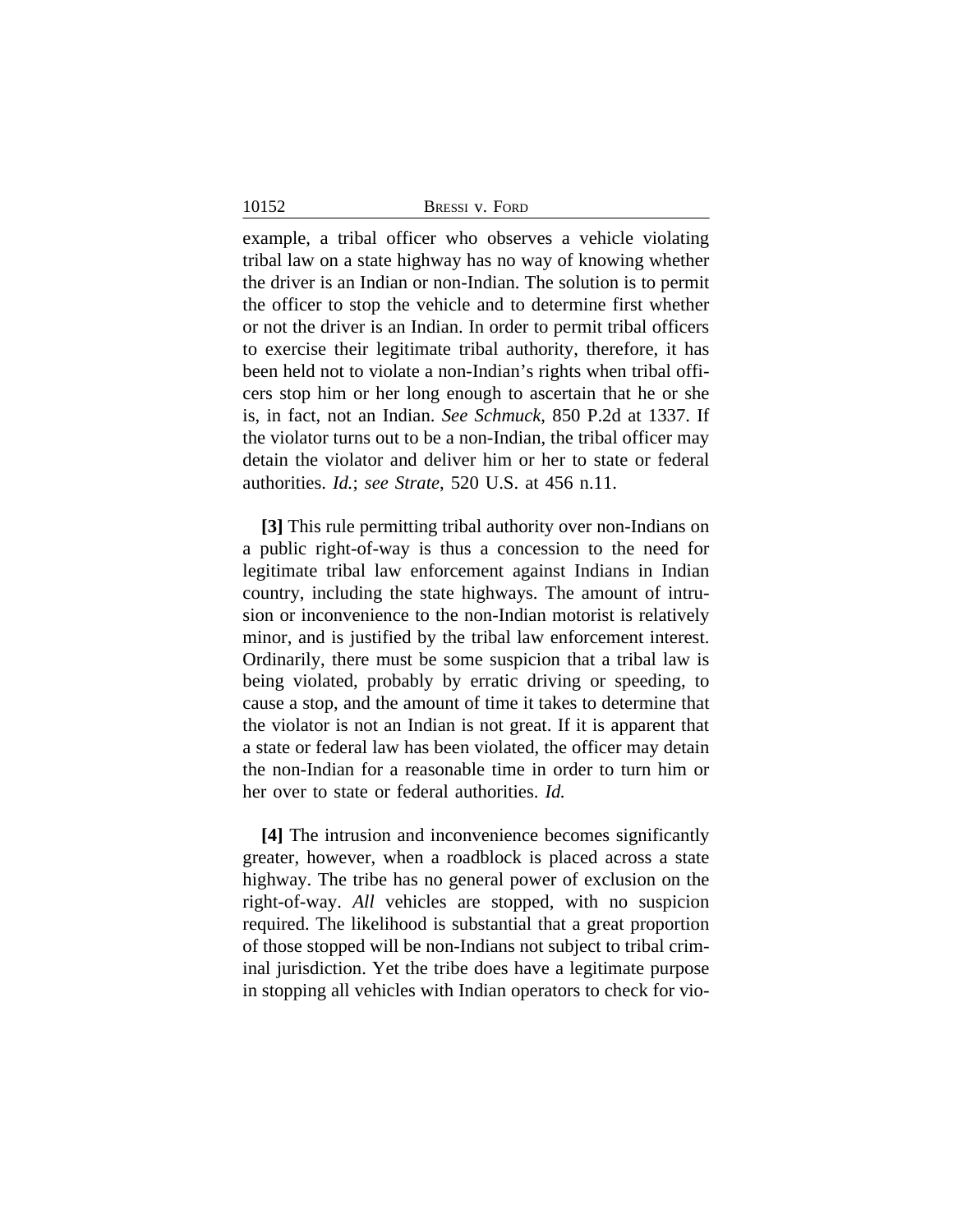| BRESSI V. FORD |  |
|----------------|--|
|                |  |

lations of tribal drunken-driving and safety laws, and other violations for which roadblocks are authorized by tribal law.**<sup>6</sup>**

**[5]** We conclude that a roadblock on a public right-of-way within tribal territory, established on tribal authority, is permissible only to the extent that the suspicionless stop of non-Indians is limited to the amount of time, and the nature of inquiry, that can establish whether or not they are Indians. When obvious violations, such as alcohol impairment, are found, detention on tribal authority for delivery to state officers is authorized. But inquiry going beyond Indian or non-Indian status, or including searches for evidence of crime, are not authorized on purely tribal authority in the case of non-Indians.

**[6]** Applying this analysis to the present record, we reverse the summary judgment in favor of the Officers on the § 1983 claim. The record indicates that the Officers realized quickly that Bressi was not impaired. It is not clear from the record exactly when or how the Officers determined that Bressi was not an Indian. There is no dispute in the evidence, however, that the Officers, after stopping Bressi, did not confine themselves to inquiring whether he was or was not an Indian. Their general request for identification was permissible as part of that determination, but they specifically requested Bressi to show his drivers' license and immediately treated his refusal as a violation of state law. Once they departed from, or went beyond, the inquiry to establish that Bressi was not an Indian, they were acting under color of state law. These actions established, beyond any dispute of fact, that the roadblock functioned not merely as a tribal exercise, but also as an instrument for the enforcement of state law. We emphasize

**<sup>6</sup>**Such roadblocks are subject to any restrictions that may be imposed by the prohibition of unreasonable searches and seizures of the Indian Civil Rights Act, 25 U.S.C. § 1302(2), but, except for habeas corpus challenges, any private right of action under that Act lies only in tribal court. *See Santa Clara Pueblo v. Martinez*, 436 U.S. 49 (1978).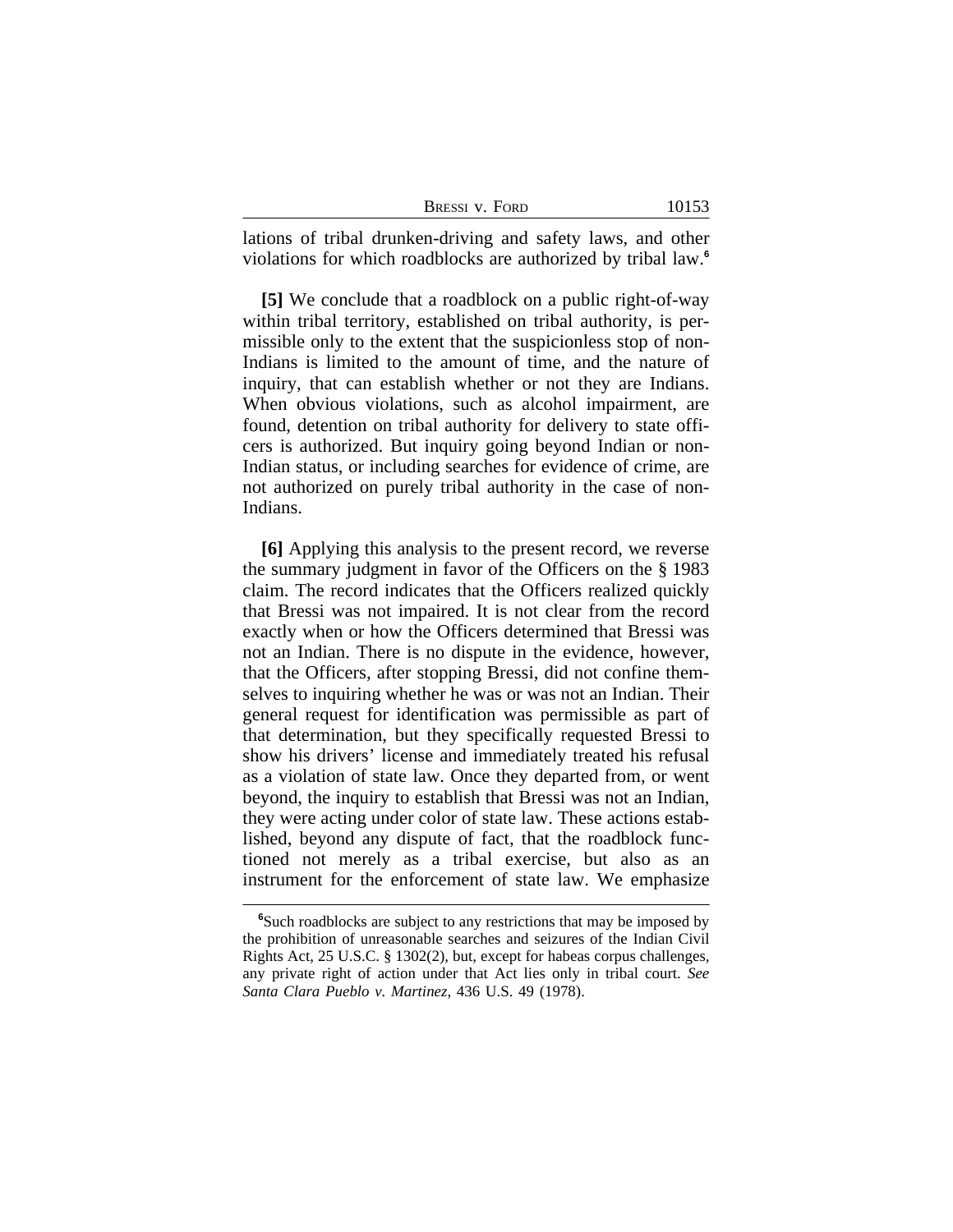function, rather than intent, because function is a more readily ascertainable guide to conduct and furnishes a more practical rule for determining whether a roadblock is operated (at least in part) under color of state law.

**[7]** Of course, the Officers were free to set up a roadblock for the purpose of checking the drivers' licenses, vehicle registrations and the sobriety of non-Indian motorists, because the Officers were authorized to enforce state law. *See Edmond*, 531 U.S. at 39 (suggesting that roadblock was permissible for checking licensing, registration and vehicle inspection compliance); *Michigan Dept. of State Police v. Sitz*, 496 U.S. 444 (1990) (upholding constitutionality of checkpoint for sobriety). But any such roadblock must meet the constitutional requirements set by the Supreme Court for such suspicionless stops. *See Edmond*, 531 U.S. 32 (holding roadblock for general enforcement of criminal drug laws unconstitutional). Bressi alleges that the roadblock did not satisfy those requirements; among other things, his affidavit asserts that the roadblock was not total and that some cars were permitted to drive by, which in his view rendered his suspicionless stop discretionary and unlawful. *See Delaware v. Prouse*, 440 U.S. 648, 663 (1979) (holding discretionary suspicionless stops, as opposed to roadblock, unconstitutional). There are also questions of fact concerning instructions that may or may not have governed operation of the roadblock. Bressi is entitled to pursue his claim of constitutional deficiencies in the roadblock on remand.**<sup>7</sup>**

We recognize that one result of our ruling is that tribal officers who are authorized to enforce state as well as tribal law,

10154

**<sup>7</sup>**Because we reverse the dismissal of Bressi's claim for damages under § 1983, we also reverse the district court's denial of his claim for injunctive relief. The district court held that Bressi could not show a constitutional violation—because of sovereign immunity—and he was thus not entitled to injunctive relief. Upon remand, Bressi has the opportunity to demonstrate such a constitutional violation.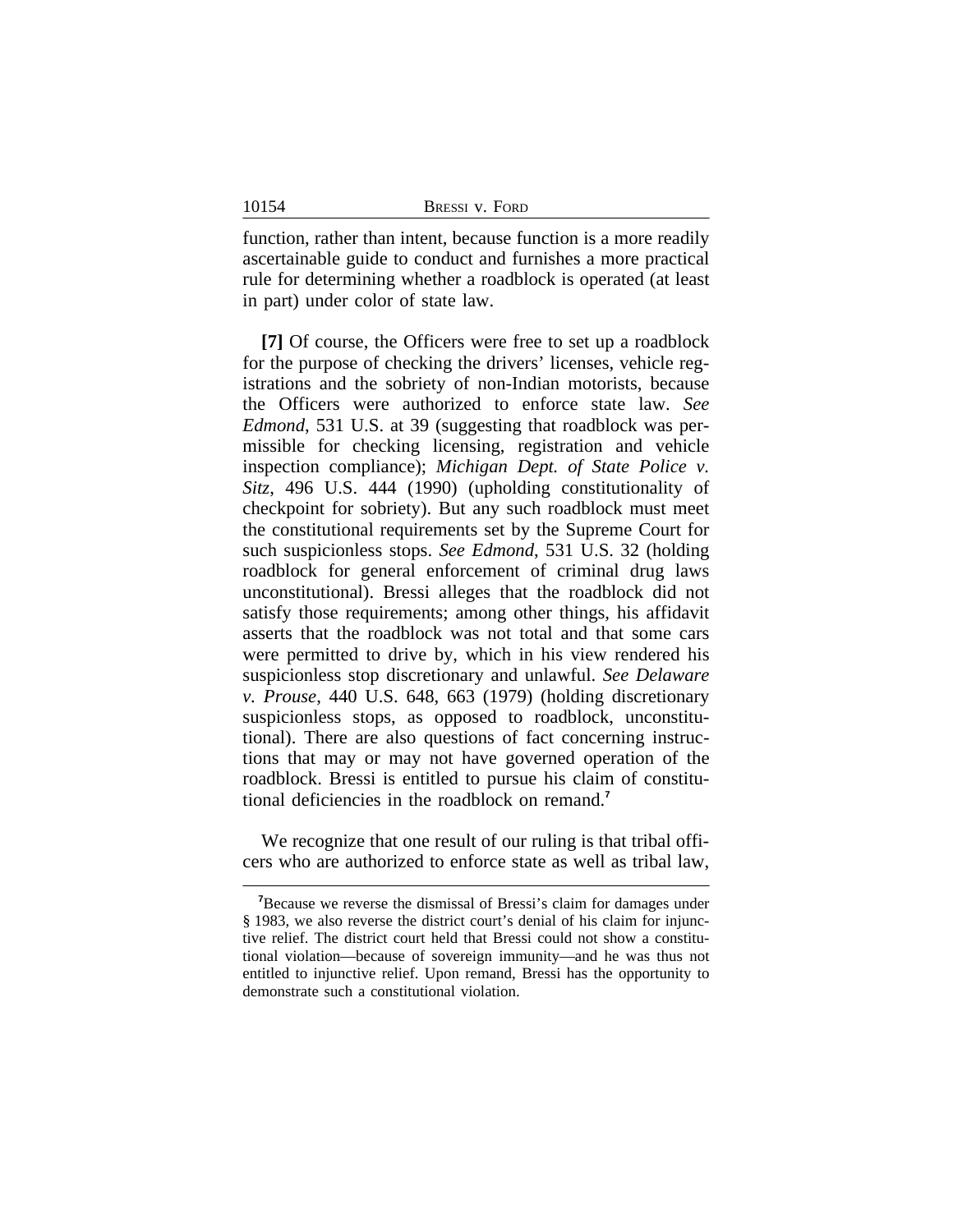| BRESSI V. FORD | 10155 |
|----------------|-------|
|----------------|-------|

and proceed to exercise both powers in the operation of a roadblock, will be held to constitutional standards in establishing roadblocks. That result is consistent with our prior decision in *Evans v. McKay*, 869 F.2d 1341, 1348 (9th Cir. 1989), which held that officers acting pursuant to both tribal and city authority in making arrests were subject to a § 1983 claim. This result also appears to us to be an inevitable consequence of the accommodation of tribal authority over rightsof-way within Indian country and the rights of non-Indians to travel those rights-of-way. If a tribe wishes to avoid such constitutional restraints, its officers operating roadblocks will have to confine themselves, upon stopping non-Indians, to questioning to determine non-Indian status and to detention only for obvious violations of state law.

**[8]** For the above reasons, we reverse the summary judgment on Bressi's § 1983 claim against the Officers for the roadblock stop, and remand for further proceedings on that claim. Because Officer Saunders may have authorized the roadblock and directed some of the procedures or policies involved in Bressi's § 1983 claim, we include him in the reversal of the § 1983 claim relating to the operation of the roadblock. We leave to the district court to address in the first instance any claims of qualified immunity that may be asserted by any of the Officers with regard to the roadblock.

#### **2.** *Bivens* **Action**

**[9]** Bressi's *Bivens* claim requires a showing that the tribal officers acted under color of federal authority. *Bivens*, 403 U.S. at 389. Under the "symbiotic relationship" test that is often discussed in *Bivens* cases, there must exist some interdependence between the federal government and the Tribal Police Department during the operation of the roadblock. *See Morse v. N. Coast Opportunities, Inc.*, 118 F.3d 1338, 1342- 43 (9th Cir. 1997); *Rendell-Baker v. Kohn*, 457 U.S. 830, 842- 43 (1982).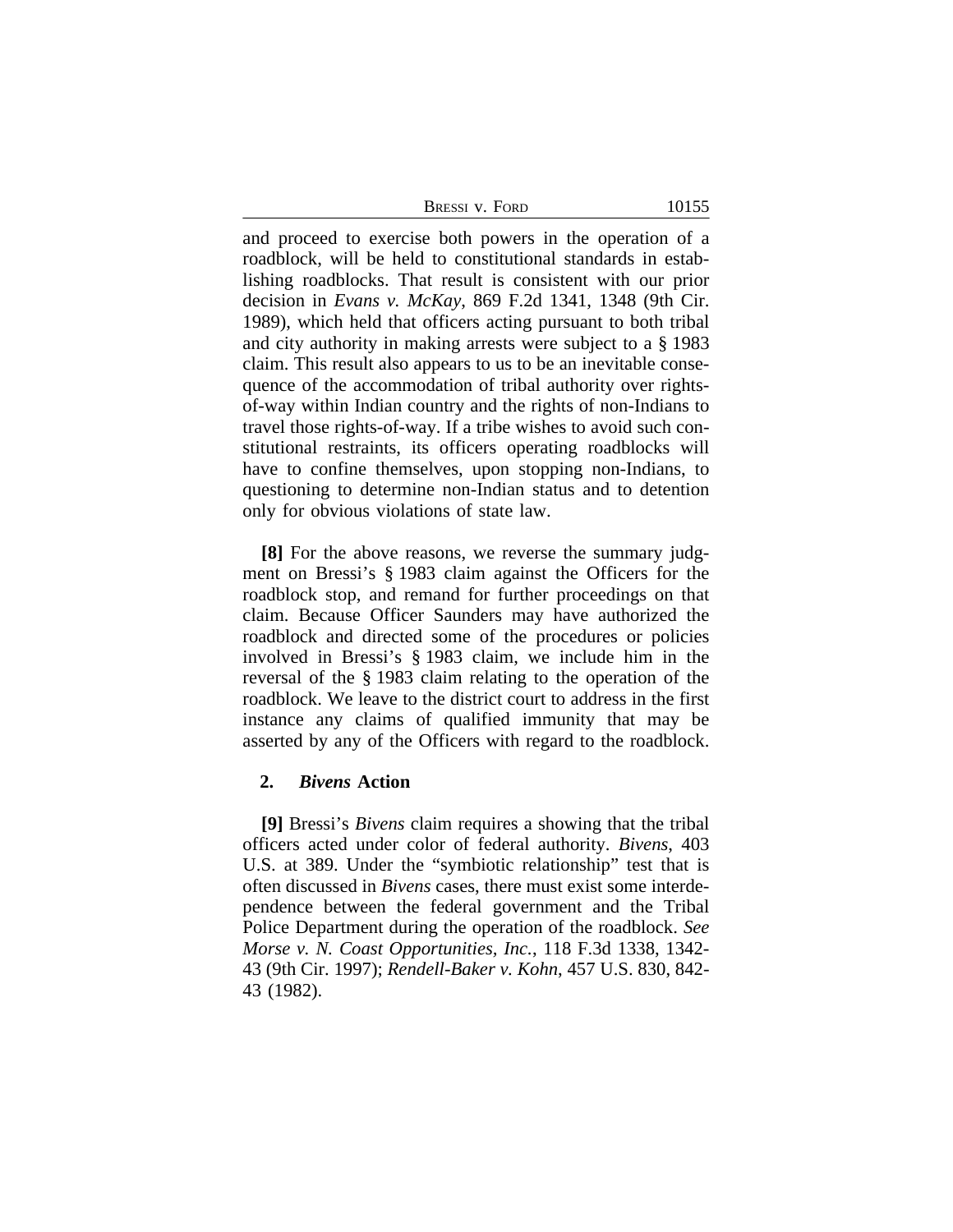| BRESSI V. FORD |
|----------------|
|----------------|

10156

**[10]** We are satisfied that the district court correctly determined that there is no issue of fact as to the Officers' status as federal actors in operating the roadblock. When Bressi arrived at the roadblock, he witnessed U.S. Customs and Border Patrol agents on the scene. Bressi's only interaction with a federal agent occurred after he refused the Officers' commands; Customs Agent William Dreeland walked up to Bressi's car and informed him that he should comply with the Officers' request. In their affidavits, the Officers declared that no federal agents were consulted for the initiation of the roadblock—at most Officer Ford may have contacted the U.S. Customs and Border Patrol agencies beforehand to alert them that the Tribal Police Department could be sending suspected federal law violators their way. Merely referring suspected federal law violations to the appropriate authorities is not tantamount to acting under color of federal law. *See Cabrera v. Martin*, 973 F.2d 735, 742-44 (9th Cir. 1992) (requiring substantial cooperation between state and federal actors in order to find that the federal actors were acting under color of state law; de minimis support role was insufficient). Agent Dreeland's independent decision to approach Bressi does not amount to a substantial nexus between the Officers' conduct and that of the federal agencies.

**[11]** The mere presence of federal agents at the roadblock does not convert the Officers into federal actors. All of the evidence indicates that the federal agents were present to deal with any federal violations that turned up. The evidence is insufficient to create an issue of fact as to whether the Officers were acting under federal authority in establishing the roadblock, which was clearly a tribal initiative.

### **B. The Arrest and Citation**

#### **1. Section 1983**

The district court properly ruled that probable cause supported the arrest and citation of Bressi for state law violations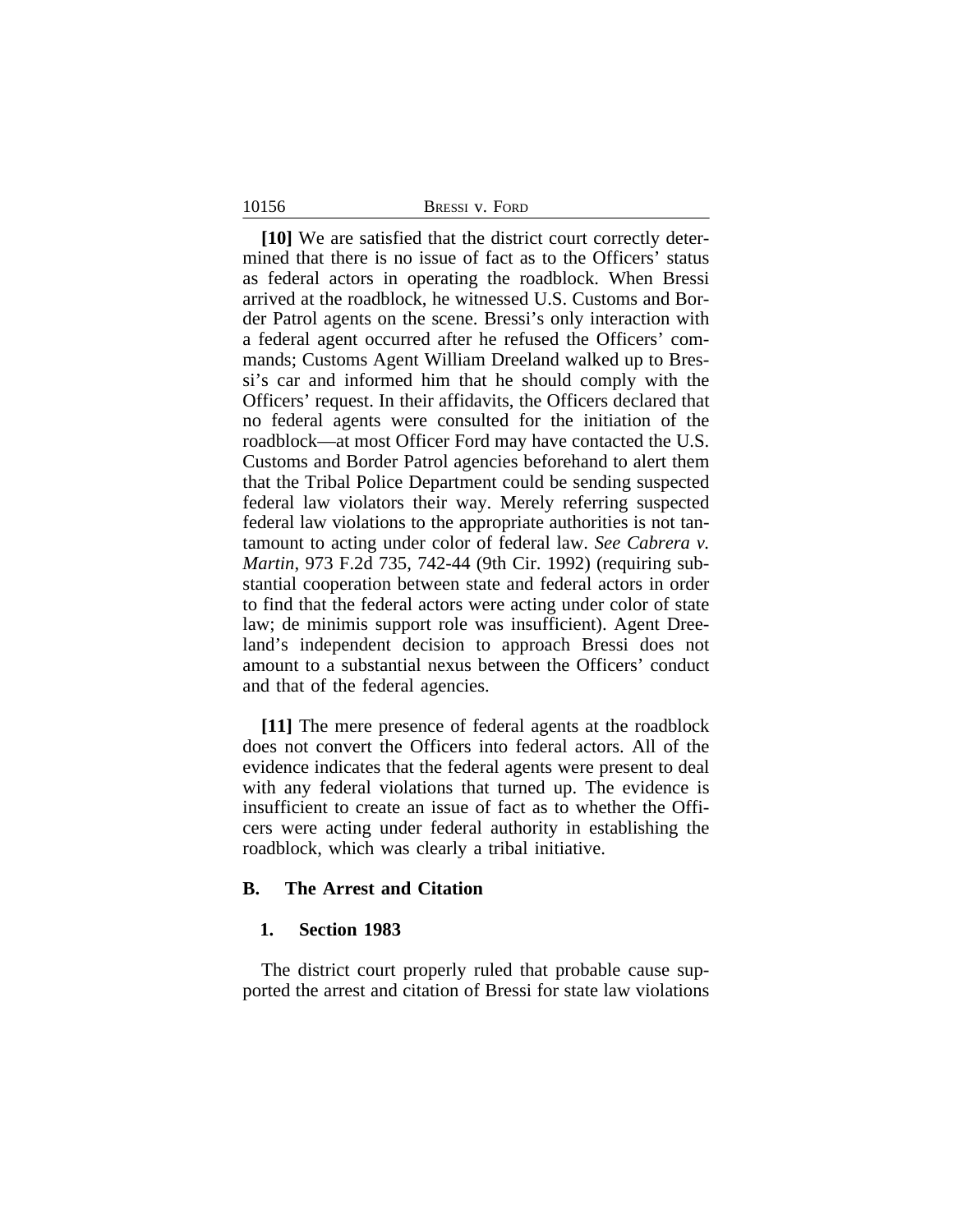| BRESSI V. FORD | 10157 |
|----------------|-------|
|----------------|-------|

in refusing to show his drivers' license and refusal to obey a lawful order of an officer. In that regard, no constitutional rights of Bressi were infringed.

Bressi's attack on his arrest and citation are derivative, however, of his challenge to the constitutional validity of the roadblock. If the roadblock were to be determined unconstitutional on remand, the result might taint the subsequent arrest and citations. *See Brendlin v. California*, 551 U.S. 249 (2007) (holding that passenger may challenge arrest as "seizure" following unlawful traffic stop); *United States v. Millan*, 36 F.3d 886 (9th Cir. 1994) (holding that unlawful stop of vehicle tainted subsequent interrogation and search). The district court anticipated this possibility, however. It held that, even if the stop was determined to be unlawful and to taint the probable cause for the arrest, this principle was not clearly established law at the time of the arrest. Thus, the Officers were entitled to qualified immunity; reasonable officers would not have believed that the subsequent arrest violated Bressi's constitutional rights. *See Saucier v. Katz*, 533 U.S. 194, 205 (2001) (holding that immunity is to be judged from standpoint of reasonable officer).

**[12]** We agree with the district court's analysis of qualified immunity with regard to the arrest and citations, and we accordingly affirm the district court's dismissal of that claim with regard to all of the Officers.<sup>8</sup>

**<sup>8</sup>**Officer Saunders was not present at the roadblock, so the district court construed Bressi's claim against him as one for respondeat superior liability and dismissed it. To be liable under § 1983, a state actor must be personally involved to some extent in the deprivation of a federal right. *Jones v. Williams*, 297 F.3d 930, 934 (9th Cir. 2002). To the extent that Bressi seeks recovery against Saunders for the arrest, the district court is correct. Saunders did not direct the arrest, nor did he know of it until after the fact.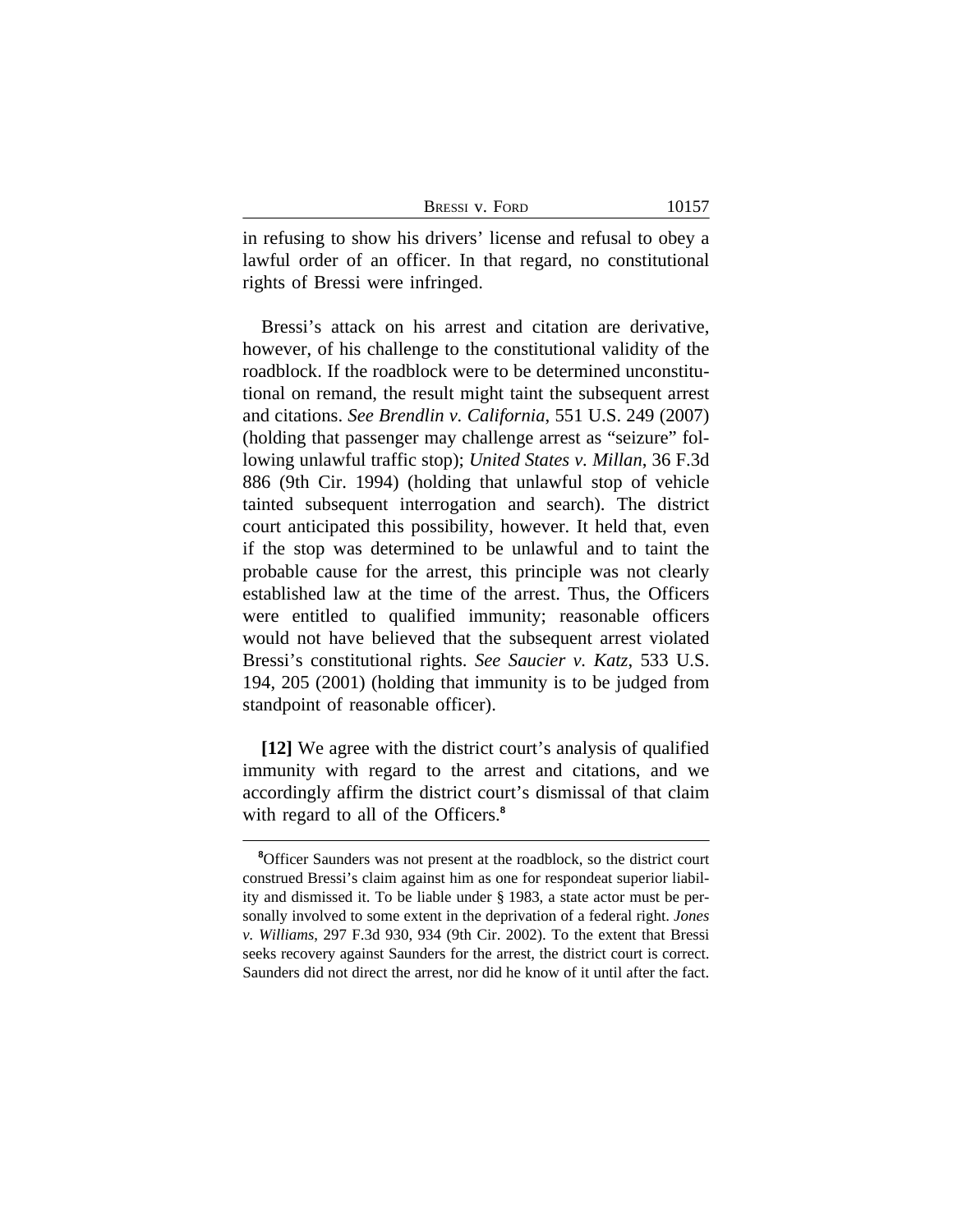|  | <b>BRESSI V. FORD</b> |  |  |
|--|-----------------------|--|--|
|--|-----------------------|--|--|

#### **2. Arizona Constitution**

**[13]** The district court properly granted the Officers summary judgment on Bressi's claim that they violated his privacy rights under art. 2, § 8 of the Arizona Constitution. Arizona applies an objectively reasonable test to determine whether one's privacy rights have been violated. *See State v. Jeney*, 787 P.2d 1089, 1092-93 (Ariz. Ct. App. 1989). For the same reasons that supported qualified immunity for the arrest, the district court properly determined that it was objectively reasonable to arrest Bressi for failing to show his drivers' license or to obey the lawful order of an officer. There was accordingly no violation of the state constitutional right to privacy.

#### **C. Malicious Prosecution Claim**

**[14]** The district court also properly dismissed Bressi's malicious prosecution claim under the Federal Tort Claims Act against the United States. There is no evidence contradicting the United States' assertion that the Pima County Attorney independently decided to re-file the complaint against Bressi. Arizona law**<sup>9</sup>** holds that when a criminal prosecutor judges the propriety of proceeding with a case and acts upon his own initiative in doing so, a malicious prosecution claim will not lie. *Walsh v. Eberlein*, 560 P.2d 1249, 1252 (Ariz. Ct. App. 1976). Here, Bressi's only supporting evidence is the temporal proximity between the filing of his claims against the Officers and Officer Traviolia's re-filing of the charges against him in the Pima County Justice Court. Officer Traviolia's affidavit states that he did not do so in retaliation, but the significant factor is that the county attorney independently decided to pursue the charges. Thus, there is no genuine issue of fact with respect to this claim.

10158

**<sup>9</sup>**Because this claim arises under the Federal Tort Claims Act, we look to state substantive law. *See Delta Sav. Bank v. United States*, 265 F.3d 1017, 1025 (9th Cir. 2001), *cert. denied*, 534 U.S. 1082 (2002).